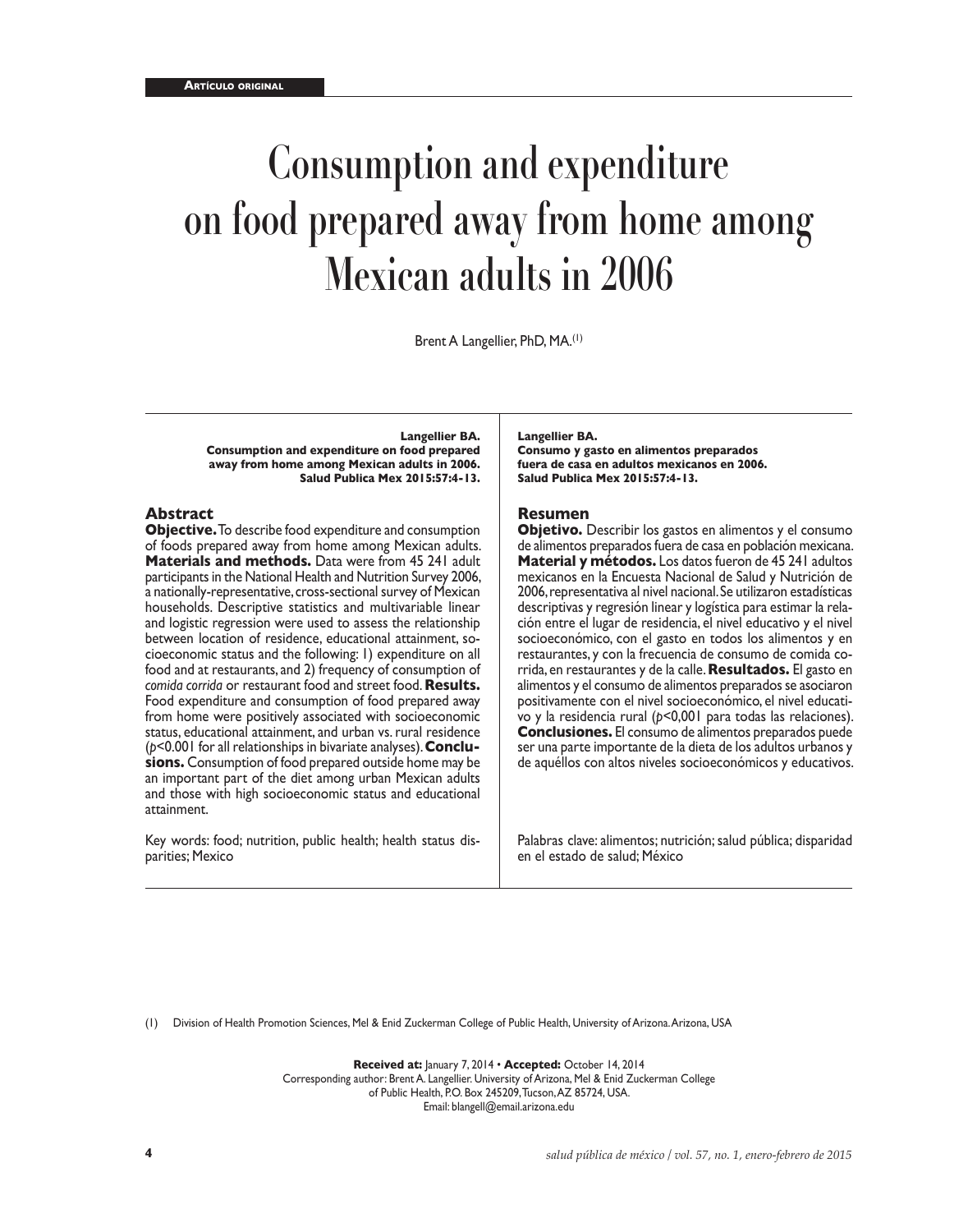$\bigodot$  besity is a global epidemic.<sup>1</sup> Developing countries a countries a countries world have undergone a countries besity is a global epidemic.<sup>1</sup> Developing countries transition' characterized by overweight and obesity surpassing undernutrition as a leading cause of morbidity and mortality.<sup>2,3</sup> In Mexico, where 69% of all adult men and 73% of all adult women are overweight or obese, prevalence has steadily increased and is now among the highest in the world.<sup>4</sup> Data from nationallyrepresentative surveys suggest that 35% of Mexican women ages 20 to 49 years old were overweight or obese in 1988, compared to 62% in 1999, 72% in 2006, and 71% in 2012.4 This trend has been attributed to a variety of factors, including urbanization, sedentary lifestyles, and consumption of soda and other energy-dense food and beverage items.<sup>5,6</sup>

In the United States, where secular increases in overweight and obesity preceded those in Mexico, consumption of foods prepared away from home, including fast food and restaurant food, has played an important role in the obesity epidemic.7-11 Foods prepared away from home tend to come in larger portion sizes, and to be more energy-dense, higher in total fat, saturated fat, sodium, and cholesterol on a per-calorie basis, and lower in dietary fiber, calcium, and iron.<sup>12-15</sup> Research has demonstrated that frequent consumption of food away from home is associated with increased caloric intake and body mass index.9,16 Furthermore, several studies have found that consumption of food away from home is associated with social and demographic factors, including income, education, age, gender, and others, and may contribute to disparities in diet-related chronic diseases.17,18

Relatively little is known about food purchasing and consumption behaviors among the Mexican population, particularly those related to food prepared away from home. Rivera and colleagues (2002) used data from the National Income and Expenditure Surveys to conduct one of the only studies of food purchasing among Mexicans, and found that most types of food are purchased in greater quantities in urban than rural areas, suggesting food purchasing may contribute to disparities in obesity and other diet-related chronic diseases.5

There is a dearth of knowledge regarding patterns in purchasing and consumption of foods prepared away from home within the Mexican population. Given the role that these foods have played in the obesity epidemic in the U.S.,7-11 it is important to understand the extent to which Mexicans consume foods prepared away from home. It is also important to identify social and demographic characteristics associated with prepared meal consumption because previous studies have identified disparities in diet quality and the burden of diet-related chronic disease based on gender, area of residence, socioeconomic status, and other factors.<sup>5,19,20</sup> This study used data from the National Health and Nutrition Survey 2006 (Ensanut 2006) to accomplish three objectives: First, to describe expenditures on all food (i.e., restaurant and other food away from home, as well as food to be prepared at home) and at restaurants among Mexican households. Second, to describe purchasing of foods prepared away from home, including the following: 1) purchasing of *comida corrida* or restaurant food for breakfast, lunch, and dinner, and 2) purchasing of meals, snacks, and drinks from street vendors or convenience stores. Third, to describe whether food expenditure and consumption of prepared food are associated with social and demographic factors previously found to be associated with diet quality and the prevalence of diet-related chronic disease, including area of residence (i.e., urban vs. rural), educational attainment, and socioeconomic status.

# Materials and methods

### **Data source**

Data were from the public-use data file of the Ensanut 2006, a nationally-representative health survey conducted by the Mexican National Institute of Public Health.<sup>4</sup> The goal of the survey was to collect systematic data about the health and nutritional status of Mexican children, adolescents, and adults, as well as to help evaluate the performance of the national health system and other social programs. Ensanut 2006 data were collected via in-person interviews covering topics related to health and health care, nutrition, household expenditure, use of social programs, and sociodemographics.

The Ensanut 2006 sample included 45 241 adult participants ≥20 years old. The sample was constructed using a stratified, multi-stage, clustered sampling plan and was designed to produce generalizable results to both urban and rural areas within each of Mexico's 31 states and the *Distrito Federal*, the capital city. Sample weights were included in the Ensanut 2006 public use data that account for the complex survey design and weight the data to be representative of the Mexican population living in households. The Ensanut 2006 research protocol was reviewed and approved by the ethics committee of the National Institute of Public Health. All participants provided informed consent prior to the interview. Further details on the survey's sampling strategy and study design are available elsewhere.<sup>4</sup>

#### **Analytic sub-sample**

Analyses were restricted to two subsamples: 42 915 participants (95% of the total sample) with complete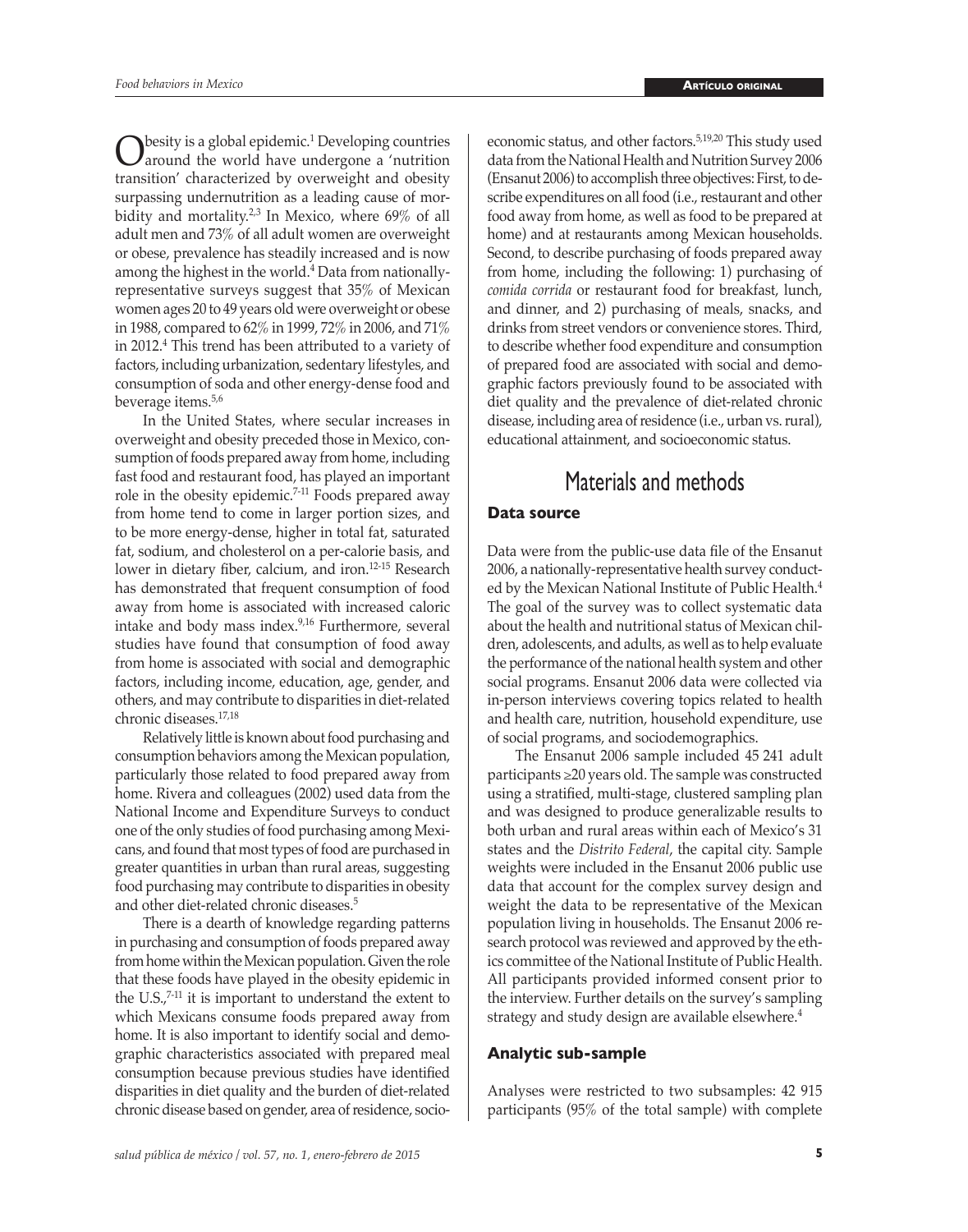information regarding household food expenditure and 20 103 participants (44% of the total sample) who participated in a supplemental module regarding consumption of food away from home. The sub-sample of participants who received the 'food away from home' module was small because a random sub-sample of less than half of participants in the full survey was selected to participate in a supplemental module that included the food away from home questions and a food frequency questionnaire.

## **Variables**

*All food, restaurant, and total household expenditure:* Participants were asked: "In the past month, how much did the household spend on food without considering alcoholic beverages or cigarettes? Do not include restaurant food." To assess restaurant expenditure, participants were asked: "In the past month, how much did the household spend on food at restaurants?" To assess expenditures on all food, both restaurant and non-restaurant expenditures were summed. Participants were also asked about other household expenditures, including those related to alcoholic beverages, tobacco, cleaning and personal hygiene products, rent and other bills (e.g., electricity), education, transportation, health, entertainment and recreation, and communications. To assess total household expenditures, the responses to these variables were summed. All outcomes were reported in Mexican pesos per month.

*Consumption of comida corrida/restaurant food and street food:* A randomly-selected subsample of 20 103 Ensanut 2006 participants were asked a series of questions to assess the frequency with which they purchased foods prepared away from home. To assess purchasing of *comida corrida* and other restaurant food, participants were asked three questions: "How often do you typically eat [breakfast/lunch/dinner] at *comida corrida* or at a restaurant?" *Comida corrida* refers to a prepared meal typically served at smaller restaurants and food stalls. *Comida corrida* meals vary, but generally they are intended to be a full meal prepared in a style resembling a homemade meal, similar to food served in a dining hall or cafeteria. To assess purchasing of street food, participants were asked: "How often do you typically eat breakfasts, lunches, or dinners from street food vendors?" To assess purchasing of snacks and drinks away from home, participants were asked: "How often do you typically buy [snacks/drinks] from a convenience store or street vendor?" Response options for all questions were: more than once per day, once per day, 4-6 times per week, 1-3 times per week, 1-3 times per month, less than once per month, and never. For all

questions regarding consumption of food away from home, the definition of the vendor type (e.g., 'convenience store') was left open to the interpretation of the participant. In this study, responses were dichotomized as either: 1) ≥once per month, or 2) <once per month. This dichotomization was used for two reasons: First, relatively few participants (generally less than  $~15\%)$ reported *any* consumption of the outcomes assessed (e.g., *comida corrida* or restaurant food for lunch) and very few (generally less than 2%) reported engaging in these behaviors once per week or more. This relative infrequency required the aggregation of responses into larger categories. Second, participants who reported never engaging in a given behavior were placed in the same category as those who reported engaging in that behavior less than once per month, because it was assumed that eating a specific type of food away from home less than once per month would have little or no health impact.

*Residence area:* Localities in Mexico were classified as 'rural' if they had <2 500 inhabitants, 'urban' if they had 2 500 to 99 999 inhabitants, and 'large urban' if they had ≥100 000 inhabitants.

*Education:* Participants' educational attainment was classified into the following five categories, based on the last level of education completed:  $1$ ) <elementary school, 2) elementary school, 3) middle school, 4) high school or vocational school, 5) college or more.

*Socioeconomic status:* As discussed by Gutiérrez (2008), the Mexican National Institute of Public Health used principal components analyses to calculate a multidimensional socioeconomic status index based on the sociodemographic structure of households (e.g., number of occupants, employment status), housing conditions (e.g., water source, floor material, number of occupants), and household goods (e.g., radio, television and refrigerator).21 This index, which was calculated based on reference data from the 2006 Household Income and Expenditure Survey, was intended as a cross-survey measure that could be used to determine householdlevel socioeconomic status using multidimensional items commonly included in Mexican health and social surveys. As described by Gutiérrez, the socioeconomic status index was used in the Ensanut 2006 to identify the following groups of households: 1) those with a high probability of being food insecure, 2) those with a high probability of being food secure but suffering from material deprivation, and 3) those who are food secure and not suffering from material deprivation. Based on the index score and cutoff points based on reference data from the 2006 Household Income and Expenditure Survey, the latter category of households were separated into six deciles.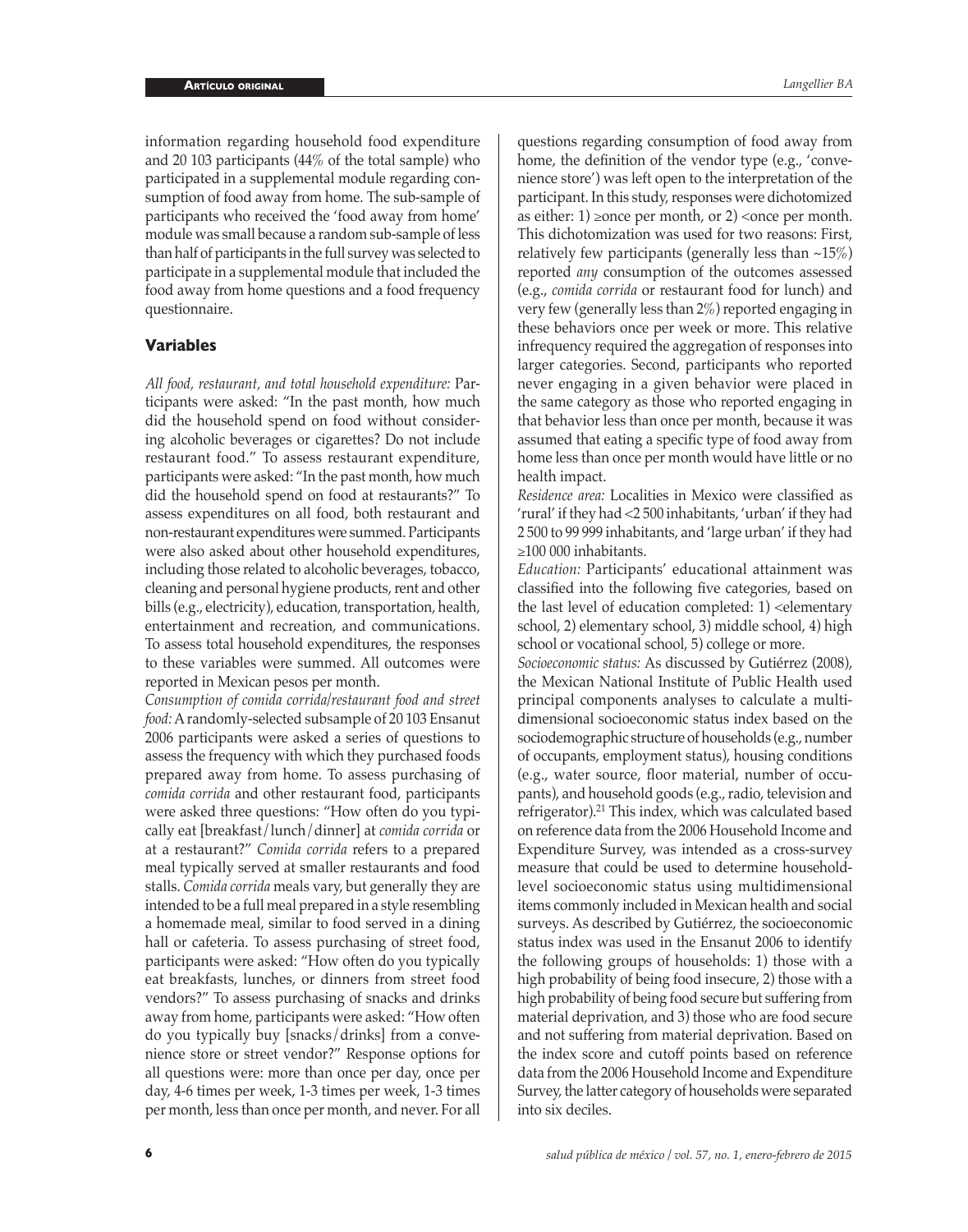*Covariates:* Multivariable analyses (described below) were used to adjust for a number of relevant covariates, chosen because previous research has demonstrated that they are associated with food expenditure and consumption of meals prepared away from home. These covariates include the following: 1) age, measured in years, 2) gender, dichotomized as male or female, 3) household size, defined as the number of adults and children living in the household at the time of the interview, 4) literacy, dichotomized as whether or not the participant selfreported knowing how to read or write, 5) employment status, dichotomized as whether or not the participant self-reported having any employment at the time of the interview, 6) indigenous ethnicity, dichotomized based on self-identification, 7) marital status, classified as single, married, or divorced/widowed/separated, and 8) region of the country, classified as North, Central, South, or Mexico City.

#### **Statistical analyses**

The distributions of all variables were examined using descriptive statistics, including means and 95% confidence intervals of continuous variables and percentage distributions of categorical variables. Multivariable linear and logistic regression was used to predict consumption of foods prepared away from home based on urban residence, educational attainment, socioeconomic status, and relevant covariates (detailed above). In the models predicting consumption of *comida corrida* or at restaurants for meals, the outcome is whether participants report consuming *comida corrida* or at restaurants for breakfasts, lunches, or dinners ≥ once per month. Similarly, for the model predicting consumption of street food, the outcome is whether participants consumed meals from street food vendors or snacks/drinks from street vendors or convenience stores ≥ once per month. All analyses were weighted using weights, strata, and primary sampling units in the Ensanut 2006 data to account for probability of selection into the survey, non-response, and the complex sampling design. To reduce the probability of type I error associated with multiple comparisons and the large sample size, statistical significance is defined conservatively as *p*<0.01 for all analyses. All analyses were conducted using Stata 12.\*

# Results

Descriptive statistics for the 45 241 participants who answered questions regarding food expenditure and the

| Table I                                             |  |  |  |  |  |  |  |
|-----------------------------------------------------|--|--|--|--|--|--|--|
| <b>DESCRIPTIVE STATISTICS. MEXICO, ENSANUT 2006</b> |  |  |  |  |  |  |  |

|                   |       | Expenditure<br>sub-sample |       |        | Purchasing<br>sub-sample |       |  |
|-------------------|-------|---------------------------|-------|--------|--------------------------|-------|--|
|                   | %     | 95%CI                     |       | %      | 95%CI                    |       |  |
| Age               |       |                           |       |        |                          |       |  |
| 20-29             | 26.0  | 25.1                      | 26.9  | 22.8   | 21.8                     | 23.7  |  |
| 30-39             | 24.6  | 23.9                      | 25.2  | 24.2   | 23.3                     | 25.1  |  |
| 40-55             | 28.6  | 27.8                      | 29.4  | 29.6   | 28.6                     | 30.7  |  |
| $55+$             | 20.8  | 20. I                     | 21.5  | 23.4   | 22.4                     | 24.4  |  |
| Gender            |       |                           |       |        |                          |       |  |
| Female            | 54.5  | 53.3                      | 55.6  | 59.9   | 58.6                     | 61.1  |  |
| Male              | 45.5  | 44.4                      | 46.7  | 40.1   | 38.9                     | 41.4  |  |
| Household size    |       |                           |       |        |                          |       |  |
| I                 | 2.0   | 1.9                       | 2.1   | 2.1    | 1.9                      | 2.3   |  |
| $\overline{2}$    | 9.5   | 9.1                       | 9.9   | 9.8    | 9.2                      | 10.4  |  |
| 3                 | 14.9  | 14.3                      | 15.4  | 14.0   | 13.3                     | 14.8  |  |
| $\overline{4}$    | 21.8  | 21.1                      | 22.4  | 21.0   | 20.0                     | 22.00 |  |
| 5                 | 20.6  | 20.0                      | 21.3  | 20.2   | 19.3                     | 21.I  |  |
| $6+$              | 31.2  | 30.2                      | 32.3  | 32.9   | 31.6                     | 34.2  |  |
| Indigenous        |       |                           |       |        |                          |       |  |
| No                | 81.4  | 80. I                     | 82.7  | 76.0   | 74.5                     | 77.6  |  |
| Yes               | 18.6  | 17.3                      | 19.9  | 24.0   | 22.4                     | 25.5  |  |
| Education         |       |                           |       |        |                          |       |  |
| < Elementary      | 9.9   | 9.2                       | 10.6  | 14.4   | 13.5                     | 15.3  |  |
| Elementary        | 39.8  | 37.8                      | 41.9  | 46.7   | 45.5                     | 47.9  |  |
| Middle school     | 26.5  | 25.8                      | 27.3  | 23.1   | 22.0                     | 24.2  |  |
| HS or vocational  | 13.4  | 12.4                      | 14.3  | 9.5    | 8.7                      | 10.3  |  |
| $\geq$ College    | 10.4  | 8.7                       | 12.0  | 6.4    | 5.5                      | 7.2   |  |
| Literate          |       |                           |       |        |                          |       |  |
| No                | 9.6   | 8.9                       | 10.4  | 14.4   | 13.6                     | 15.3  |  |
| Yes               | 90.4  | 89.6                      | 91.I  | 85.6   | 84.7                     | 86.4  |  |
| Marital           |       |                           |       |        |                          |       |  |
| Single            | 20.4  | 19.2                      | 21.6  | 16.1   | 5.1                      | 17.0  |  |
| Married           | 68.7  | 67.2                      | 70. I | 72.7   | 71.6                     | 73.7  |  |
| Wid/Div/Sep       | 10.9  | 10.4                      | 11.5  | 11.3   | 10.6                     | I I.9 |  |
| Employed          |       |                           |       |        |                          |       |  |
| Not employed      | 48.2  | 46.7                      | 49.7  | 56.0   | 54.8                     | 57.3  |  |
| Employed          | 51.8  | 50.3                      | 53.3  | 44.0   | 42.7                     | 45.2  |  |
| <b>SES Decile</b> |       |                           |       |        |                          |       |  |
| $1-2$             | 36. I | 33.6                      | 38.6  | 45.0   | 43.6                     | 46.4  |  |
| $3-4$             | 24.5  | 23.8                      | 25.3  | 26.3   | 25.2                     | 27.4  |  |
| 5-7               | 27.7  | 26.6                      | 28.8  | 21.3   | 20.3                     | 22.4  |  |
| $8 - 10$          | I I.7 | 10.0                      | 13.3  | 7.4    | 6.6                      | 8. I  |  |
| Rural/Urban       |       |                           |       |        |                          |       |  |
| Rural             | 20.8  | 18.5                      | 23.0  | 34.5   | 33.2                     | 35.9  |  |
| Urban             | 23.8  | 21.1                      | 26.4  | 22.4   | 21.2                     | 23.6  |  |
| Large urban       | 55.4  | 50.8                      | 60.I  | 43.I   | 41.7                     | 44.5  |  |
| Region            |       |                           |       |        |                          |       |  |
| North             | 24.1  | 20.6                      | 27.5  | 19.3   | 18.4                     | 20.2  |  |
| Central           | 38.2  | 32.7                      | 43.6  | 37.I   | 35.7                     | 38.6  |  |
| Mexico City       | 9.8   | 4.8                       | 14.8  | 9.3    | 8.5                      | 0.1   |  |
| South             | 27.9  | 24.9                      | 31.0  | 34.3   | 32.9                     | 35.7  |  |
| Sample size       | 42915 |                           |       | 20 103 |                          |       |  |

<sup>\*</sup> StataCorp. *Stata 12*. College Station, TX. 2012.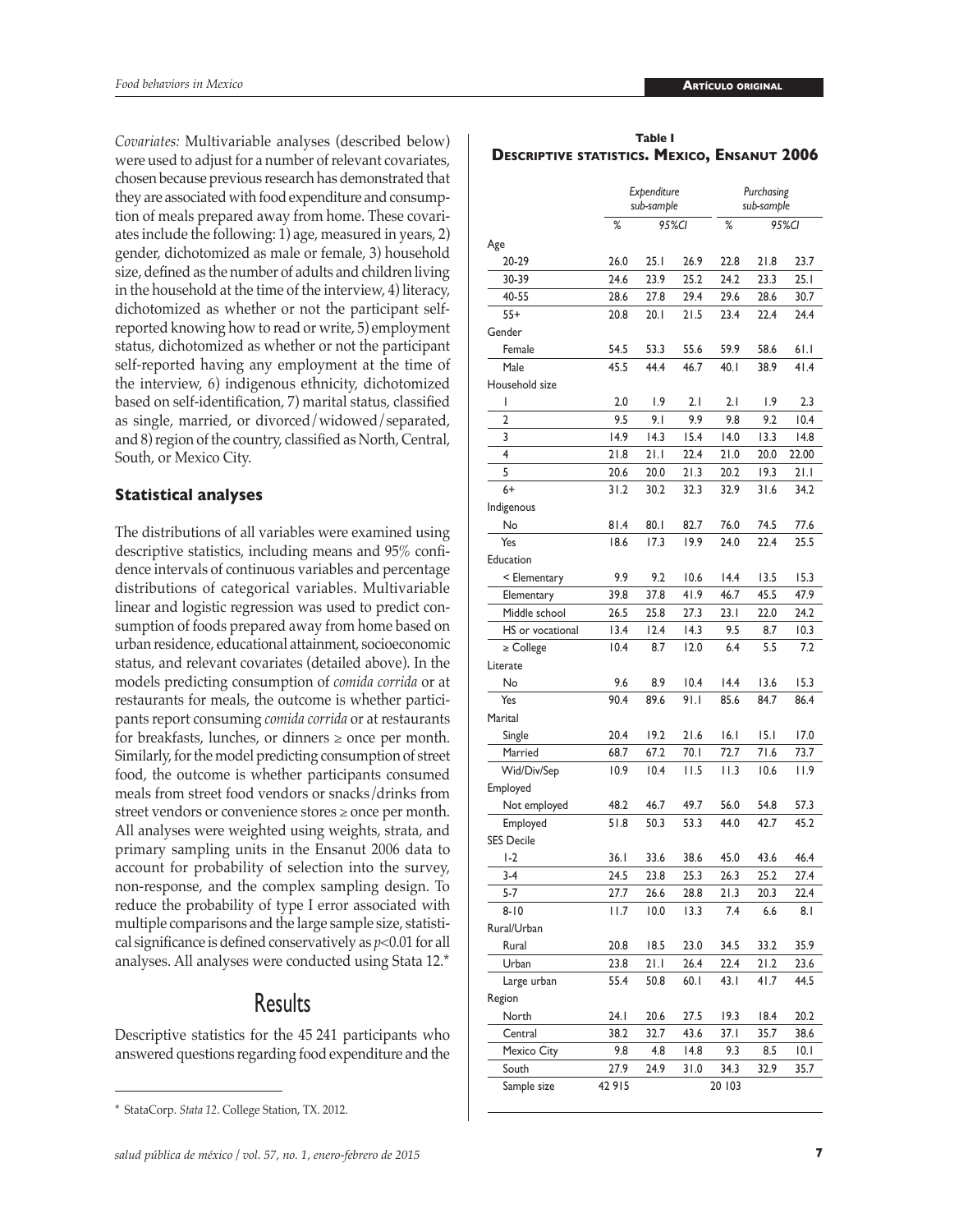20 103 participants who answered questions regarding consumption of foods prepared away from home are in table I. Approximately half of participants in each sample had an elementary school education or less. Over half of participants lived in a large urban area, and over one-third of participants lived in a household ranked in the lowest two deciles of the Mexican government's socioeconomic status index.

Table II includes monthly food expenditure among Mexican households by residence area, educational attainment, and socioeconomic status. Compared to those in rural areas, households in large urban areas spent nearly twice as much, or 270 additional pesos per person per month, on all food (*p*<0.001). Although per capita food expenditure was greater in large urban areas, households in large urban areas actually dedicated a lower proportion of total household expenditure to food (*p*<0.001). This pattern held across educational and socioeconomic strata: households with higher levels of education and socioeconomic status spent more money per household member on food, but this represented a lower proportion of total expenditure. Furthermore, the proportion of food expenditure that was used at restaurants was

significantly higher in urban *vs.* rural households and those with higher levels of educational attainment and socioeconomic status ( $p$ <0.001 for all comparisons).

Table III includes the percentage of participants within each social stratum who reported eating *comida corrida* or at restaurants ≥ once per month. Overall, just 6% of participants reported eating dinner consisting of *comida corrida* or at restaurants ≥ once per month, while about 12% of respondents reported eating breakfast or lunch at such outlets  $\geq$  once per month. In total, 19% of participants reported eating any meal (i.e., breakfast or lunch or dinner) consisting of *comida corrida* or at restaurants ≥ once per month. *Comida corrida* and restaurant consumption varied across social strata. For example, under 3% of participants in the lowest two SES deciles reported eating these types of dinners ≥ once a month, compared to 18% of those in the highest three deciles (*p*<0.001 for all three groups). Similarly,  $1\%$  of participants with less than an elementary school education ate *comida corrida* or at restaurants for dinner monthly or more, compared to nearly one-fourth of those with a college degree or higher (*p*<0.001). Just under 2% of participants in rural areas ate *comida corrida* or at restaurants for dinner monthly,

|                   |      | Household food expenditure per capita<br>(pesos) |         |      | Household food expenditure<br>(% total expenditure) |         | Household restaurant expenditure<br>(% food expenditure) |                |         |  |
|-------------------|------|--------------------------------------------------|---------|------|-----------------------------------------------------|---------|----------------------------------------------------------|----------------|---------|--|
|                   | Mean | $[95%$ CI]                                       | Þ       | Mean | [95%CI]                                             | Þ       | Mean                                                     | $[95%$ CI]     | Þ       |  |
| Total             | 478  | $[457-499]$                                      |         | 49.0 | $[48.2 - 49.7]$                                     |         | 2.7                                                      | $[2.3 - 3.0]$  |         |  |
| Rural/Urban       |      |                                                  |         |      |                                                     |         |                                                          |                |         |  |
| Rural             | 284  | $[275-293]$                                      |         | 55.1 | $[54.3 - 55.9]$                                     |         | 0.6                                                      | $[0.5 - 0.7]$  |         |  |
| Urban             | 428  | $[414-441]$                                      | < 0.001 | 51.4 | $[50.7 - 52.1]$                                     | < 0.001 | 1.7                                                      | $[1.5 - 1.9]$  | < 0.001 |  |
| Large urban       | 554  | $[531 - 576]$                                    | < 0.001 | 44.4 | $[43.6 - 45.1]$                                     | < 0.001 | 3.9                                                      | $[3.4 - 4.4]$  | < 0.001 |  |
| Education         |      |                                                  |         |      |                                                     |         |                                                          |                |         |  |
| < Elementary      | 321  | $[308-334]$                                      |         | 54.1 | $[52.8 - 55.3]$                                     |         | 0.5                                                      | $[0.3 - 0.7]$  |         |  |
| Elementary        | 389  | $[379-398]$                                      | < 0.001 | 51.0 | $[50.3 - 51.6]$                                     | < 0.001 | $\mathsf{L}$                                             | $[1.0 - 1.3]$  | < 0.001 |  |
| Middle school     | 461  | $[447-475]$                                      | < 0.001 | 46.9 | $[46.2 - 47.6]$                                     | < 0.001 | 2.6                                                      | $[2.2 - 3.0]$  | < 0.001 |  |
| HS or vocational  | 553  | $[535-572]$                                      | < 0.001 | 43.9 | $[42.7 - 45.0]$                                     | < 0.001 | 4.5                                                      | $[3.8 - 5.2]$  | < 0.001 |  |
| $\ge$ College     | 816  | $[751-882]$                                      | < 0.001 | 41.8 | $[40.7 - 42.8]$                                     | < 0.001 | 8.3                                                      | $[7.2 - 9.4]$  | < 0.001 |  |
| <b>SES Decile</b> |      |                                                  |         |      |                                                     |         |                                                          |                |         |  |
| $1-2$             | 293  | $[287-299]$                                      |         | 53.1 | $[52.5 - 53.7]$                                     |         | 0.5                                                      | $[0.4 - 0.6]$  |         |  |
| $3-4$             | 335  | $[237-343]$                                      | < 0.001 | 49.6 | $[48.5 - 50.6]$                                     | < 0.001 | 1.2                                                      | $[0.9 - 1.4]$  | < 0.001 |  |
| $5 - 7$           | 580  | $[569-591]$                                      | < 0.001 | 44.3 | $[43.7 - 44.9]$                                     | < 0.001 | 3.5                                                      | $[3.1 - 3.9]$  | < 0.001 |  |
| $8 - 10$          | 1020 | [968-1073]                                       | < 0.001 | 40.2 | [39.4-41.01                                         | < 0.001 | 10.5                                                     | $[9.4 - 11.6]$ | < 0.001 |  |

|                                                                     | Table II |  |  |
|---------------------------------------------------------------------|----------|--|--|
| Monthly household food expenditure. Mexico, Ensanut 2006 (n=42 915) |          |  |  |

Note: p-values are based on a t-test of the difference with the reference group. Reference groups are rural residence, < elementary school education, and 1<sup>st</sup>-2<sup>nd</sup> deciles of the socioeconomic status index. Food expenditure is measured in pesos spent per person in one month. Household food expenditure refers to the sum of both restaurant and non-restaurant expenditure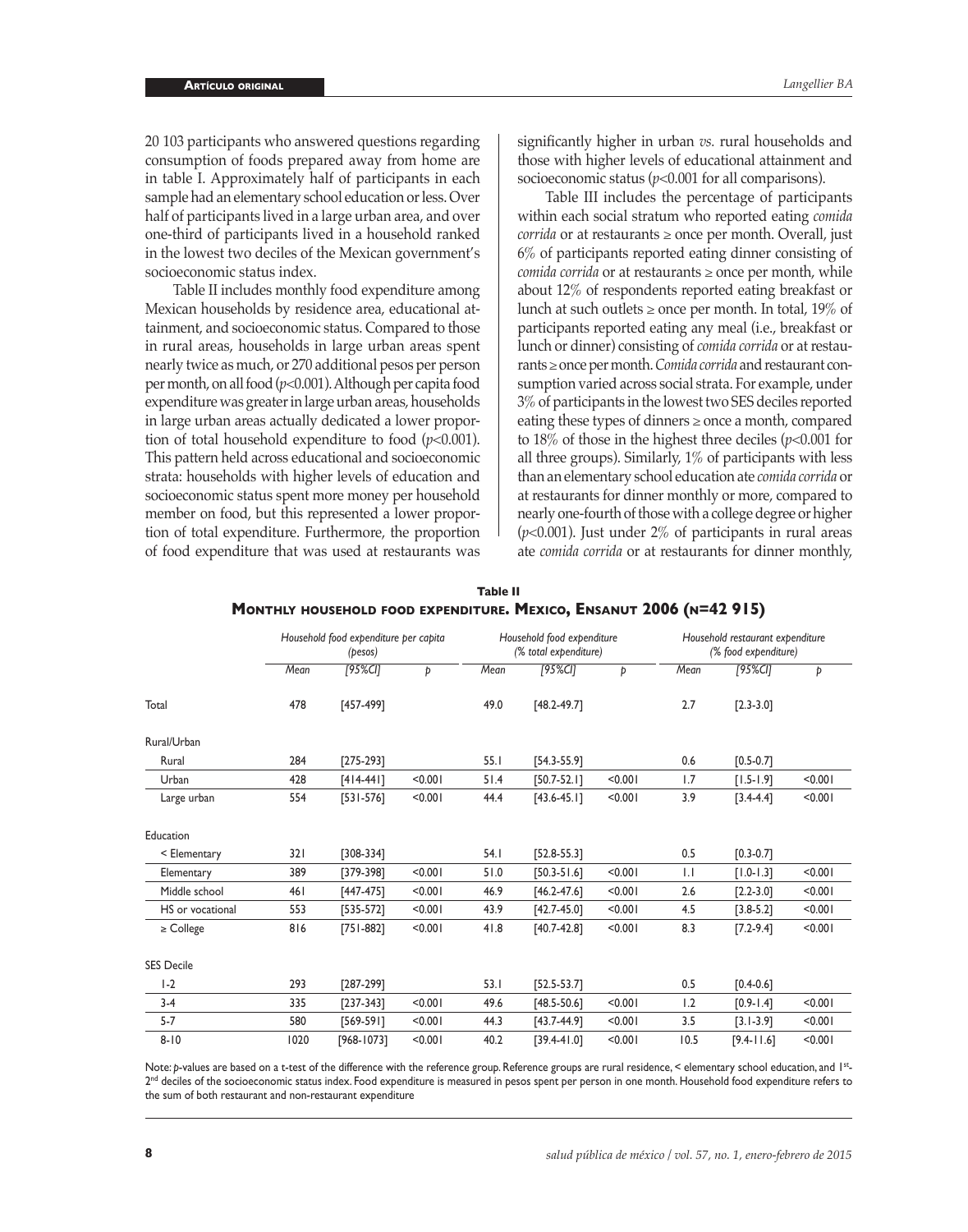|                  |      | <b>Breakfast</b> |         |      | Lunch           |         |              | Dinner          |         |      | Any meal        |         |
|------------------|------|------------------|---------|------|-----------------|---------|--------------|-----------------|---------|------|-----------------|---------|
|                  | %    | [95%CI]          | Þ       | %    | [95%CI]         | Þ       | %            | [95%CI]         | Þ       | %    | [95%CI]         | Þ       |
| Total            | 12.0 | $[11.2 - 12.9]$  |         | 12.5 | $[11.7-13.4]$   |         | 6.2          | $[5.7-6.8]$     |         | 9.1  | $[18.1 - 20.1]$ |         |
| SES decile       |      |                  |         |      |                 |         |              |                 |         |      |                 |         |
| 1st & 2nd        | 6.7  | $[5.9 - 7.5]$    |         | 6.9  | $[6.1 - 7.8]$   |         | 2.8          | $[2.4 - 3.4]$   |         | 10.8 | $[9.8 - 11.9]$  |         |
| 3rd & 4th        | 10.6 | $[9.1 - 12.4]$   | < 0.001 | 10.5 | $[9.1 - 12.2]$  | < 0.001 | 5.5          | $[4.4-6.7]$     | < 0.001 | 16.3 | $[14.5 - 18.1]$ | < 0.001 |
| 5th-7th          | 19.4 | $[17.4-21.6]$    | < 0.001 | 19.9 | $[18.0 - 22.0]$ | < 0.001 | 10.2         | $[8.9 - 11.8]$  | < 0.001 | 30.7 | $[28.4 - 33.1]$ | < 0.001 |
| 8th-10th         | 28.4 | $[24.3 - 32.9]$  | < 0.001 | 32.4 | $[28.2 - 37.0]$ | < 0.001 | 18.2         | $[15.1 - 21.7]$ | < 0.001 | 46.5 | $[42.0 - 51.2]$ | < 0.001 |
| Education        |      |                  |         |      |                 |         |              |                 |         |      |                 |         |
| < Elementary     | 3.8  | $[2.9 - 5.1]$    |         | 3.4  | $[2.6 - 4.4]$   |         | $\mathsf{L}$ | $[0.7 - 1.6]$   |         | 5.5  | $[4.4-6.9]$     |         |
| Elementary       | 6.9  | $[6.1 - 7.7]$    | < 0.001 | 6.6  | $[5.9 - 7.4]$   | < 0.001 | 2.9          | $[2.5 - 3.5]$   | < 0.001 | 11.5 | $[10.4 - 12.6]$ | < 0.001 |
| Middle school    | 15.0 | $[13.3 - 16.8]$  | < 0.001 | 16.4 | $[14.6 - 18.3]$ | < 0.001 | 8.5          | $[7.2 - 10.0]$  | < 0.001 | 24.1 | $[22.1 - 26.3]$ | < 0.001 |
| HS or vocational | 26.9 | $[23.5 - 30.7]$  | < 0.001 | 28.0 | $[24.7 - 31.5]$ | < 0.001 | 13.2         | $[10.9 - 15.8]$ | < 0.001 | 40.6 | $[37.2 - 44.2]$ | < 0.001 |
| $\ge$ College    | 35.4 | $[30.1 - 41.1]$  | < 0.001 | 39.4 | $[34.8 - 44.1]$ | < 0.001 | 23.4         | $[19.6 - 27.6]$ | < 0.001 | 55.9 | $[50.7 - 61.0]$ | < 0.001 |
| Urban/Rural      |      |                  |         |      |                 |         |              |                 |         |      |                 |         |
| Rural            | 4.8  | $[4.2 - 5.6]$    |         | 5.1  | $[4.4 - 5.9]$   |         | 1.8          | $[1.5 - 2.3]$   |         | 8.2  | $[7.3 - 9.2]$   |         |
| Urban            | 9.4  | $[8.3 - 10.6]$   | < 0.001 | 9.7  | $[8.5 - 11.1]$  | < 0.001 | 5.1          | $[4.3 - 6.0]$   | < 0.001 | 15.8 | $[14.3 - 17.5]$ | < 0.001 |
| Large urban      | 19.2 | $[17.5 - 21.0]$  | < 0.001 | 19.9 | $[18.2 - 21.7]$ | < 0.001 | 10.3         | $[9.2 - 11.6]$  | < 0.001 | 29.6 | $[27.6 - 31.6]$ | < 0.001 |

#### **Table III Consumption of** *comida corrida* **or at restaurants for breakfasts, lunches, dinners, or any meal** ≥ **once per month. Mexico, Ensanut 2006 (n=20 103)**

Note: *p-*values are based on logistic regression models predicting the relationship between food purchasing outcomes and each of the independent variables. One logistic regression is performed for each of the independent variables. Statistical significance is based on a t-test of beta coefficients predicting the difference between each category of the independent variable and the reference category (i.e., I<sup>st</sup> and 2<sup>nd</sup> decile, < elementary education, and rural residence). 'Any meal' refers to consumption of breakfast or lunch or dinner from *comida corrida* or restaurants ≥ once per month

compared to 5% in urban areas ( $p$ <0.001) and over 10% in large urban areas  $(p<0.001)$ . These associations were similar for both breakfasts and lunches.

Table IV includes the percentage of participants within each social stratum who purchased meals from street food vendors or snacks and drinks from street food vendors or convenience stores. The results suggest that street food vendors were a more frequent source of prepared meals among the Mexican adult population than *comida corrida* or restaurants. One-third of participants reported eating a meal at a street food  $v$ endor  $\geq$  once per month, well above the corresponding frequency for *comida corrida* or restaurant meals. When aggregated 40% of participants ate *comida corrida,*  restaurant meals, or a meal from a street vendor ≥ once per month. Street vendors were also a frequent source of snacks and drinks: 37% and 54% of participants reported consuming snacks and drinks, respectively, from street vendors  $\geq$  once per month. In total, 60% of participants consumed a snack or drink from a street

vendor ≥ once per month. Frequency of street food consumption increased with SES, educational attainment, and among those living in large urban vs. rural areas, patterns similar to those observed for meals consumed at *comida corrida* or restaurants.

The results of two logistic regression models predicting consumption of *comida corrida/*restaurant meals as well as at street food vendors are shown in table V. The outcome in Model 1 is the log-odds that participants eat *comida corrida* or at restaurants for breakfasts, lunches, or dinners ≥ once per month. In Model 2 the outcome is the log-odds that participants purchase drinks at street vendors or snacks/meals from street vendors or convenience stores ≥ once per month. After adjustment for other factors, purchasing of all of the mentioned types of prepared food varied across strata defined by rural vs. urban residence, educational attainment, and socioeconomic status. Participants with a college degree or more had nearly four times the odds of eating *comida corrida*  or at restaurants for a meal  $\geq$  once per month ( $p$ <0.001).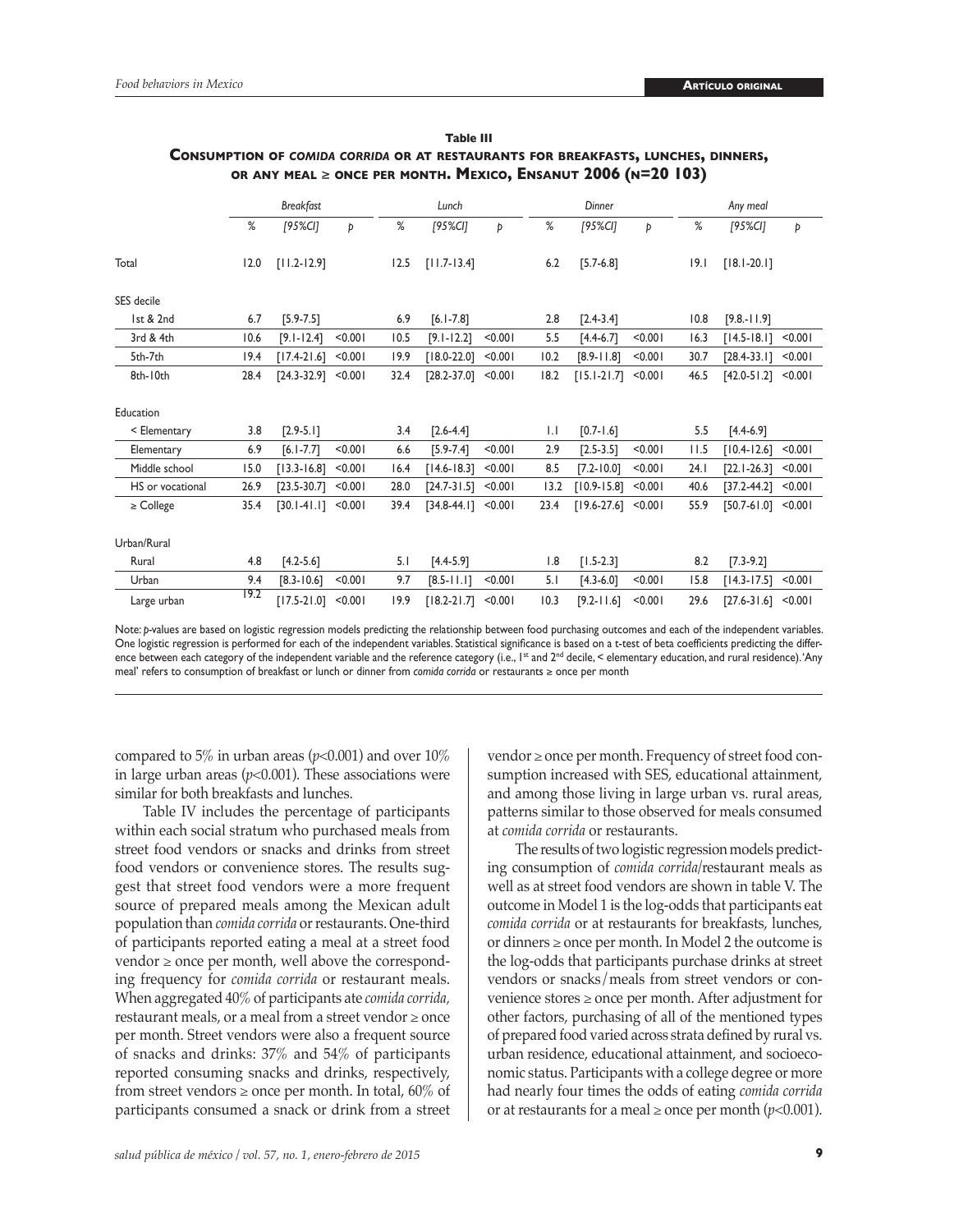|                  |      | Meal            |         |      | <b>Snack</b>    |         |      | Drink           |         |
|------------------|------|-----------------|---------|------|-----------------|---------|------|-----------------|---------|
|                  | %    | [95%CI]         | Þ       | %    | [95%CI]         | Þ       | %    | [95%CI]         | Þ       |
| Total            | 32.2 | $[31.0-33.4]$   |         | 37.4 | $[36.1 - 38.7]$ |         | 53.6 | $[52.3 - 55.0]$ |         |
| SES decile       |      |                 |         |      |                 |         |      |                 |         |
| 1st & 2nd        | 26.6 | $[25.1 - 28.3]$ |         | 36.5 | $[35.0 - 38.1]$ |         | 51.3 | $[49.6 - 53.1]$ |         |
| 3rd & 4th        | 30.0 | $[27.6 - 32.4]$ | 0.019   | 36.0 | $[33.6 - 38.6]$ | 0.735   | 51.1 | $[48.7 - 53.5]$ | 0.851   |
| 5th-7th          | 41.5 | $[39.2 - 43.8]$ | < 0.001 | 40.5 | $[38.0 - 43.0]$ | 0.005   | 60.2 | $[57.9 - 62.6]$ | < 0.001 |
| 8th-10th         | 47.0 | $[42.4 - 51.6]$ | < 0.001 | 38.8 | $[34.7 - 43.2]$ | 0.310   | 57.8 | $[53.1 - 62.4]$ | 0.010   |
| Education        |      |                 |         |      |                 |         |      |                 |         |
| < Elementary     | 15.8 | $[13.6 - 18.3]$ |         | 23.5 | $[21.2 - 25.9]$ |         | 37.0 | $[34.4 - 39.7]$ |         |
| Elementary       | 26.8 | $[25.2 - 28.5]$ | < 0.001 | 32.9 | $[31.3-34.4]$   | < 0.001 | 49.7 | $[48.0 - 51.4]$ | < 0.001 |
| Middle school    | 41.0 | $[38.6 - 43.4]$ | < 0.001 | 44.5 | $[42.1 - 47.0]$ | < 0.001 | 62.6 | $[60.2 - 65.0]$ | < 0.001 |
| HS or vocational | 47.9 | $[44.4 - 51.4]$ | < 0.001 | 53.9 | $[49.4 - 58.3]$ | < 0.001 | 66.9 | $[63.1 - 70.5]$ | < 0.001 |
| $\geq$ College   | 53.2 | $[47.9 - 58.5]$ | < 0.001 | 51.8 | $[46.5 - 57.1]$ | < 0.001 | 67.9 | $[62.3 - 73.1]$ | < 0.001 |
| Urban/Rural      |      |                 |         |      |                 |         |      |                 |         |
| Rural            | 21.1 | $[19.4 - 22.9]$ |         | 32.3 | $[30.5 - 34.2]$ |         | 46.7 | $[44.6 - 48.9]$ |         |
| Urban            | 29.7 | $[27.8 - 31.7]$ | < 0.001 | 37.9 | $[35.8 - 40.1]$ | < 0.001 | 52.7 | $[50.3 - 55.1]$ | < 0.001 |
| Large urban      | 42.4 | $[40.3 - 44.4]$ | < 0.001 | 41.2 | $[38.8 - 43.6]$ | < 0.001 | 59.6 | $[57.3 - 62.0]$ | < 0.001 |

#### **Table IV Consumption of meals from street food vendors or snacks/drinks from street vendors or convenience stores** ≥ **once per month. Mexico, Ensanut 2006 (n=20 103)**

Note: *p-*values are based on univariate logistic regression models predicting the relationship between food purchasing outcomes and each of the independent variables. One logistic regression is performed for each of the independent variables. Statistical significance is based on a t-test of beta coefficients predicting the difference between each category of the independent variable and the reference category (i.e., I<sup>st</sup> and 2<sup>nd</sup> decile, < elementary education, and rural residence)

Compared to those in the lowest two socioeconomic status deciles, those in the highest three deciles had 2.6 times the odds of eating *comida corrida* or at restaurants  $\geq$  once per month ( $p$ <0.001). Similarly, participants in large urban areas had twice the odds of eating these types of meals compared to their rural counterparts (*p*<0.001). After adjustment for other factors, purchasing of meals at street vendors and drinks or snacks from street food vendors and convenience stores also increased with education and was higher among residents of urban (*p*<0.001) and large urban (*p*<0.001) localities than among residents of rural localities. The relationship between socioeconomic status and street food purchasing was less clear, however, with no clear pattern.

# **Discussion**

Few previous studies have examined food expenditure and consumption of food prepared away from home among the Mexican population.<sup>5</sup> It is important to document the extent to which populations rely on prepared foods because foods prepared away from home tend to come in larger portion sizes than homemade meals and to be higher in total energy and energy density but lower in micronutrient density.<sup>9,10,22</sup> Furthermore, frequency of consumption of food prepared away from home is associated with increases in body mass index and some diet-related chronic diseases.<sup>10,11</sup> Identifying social characteristics associated with consumption of foods prepared away from home may help explain the distribution of obesity and other diet-related chronic diseases within the Mexican population.23

The data presented in this study suggest that the frequency with which Mexican adults consume *comida corrida*, restaurant food, and street food is significantly and substantially greater among those in urban and large urban areas compared to rural areas, and increases dramatically with SES and educational attainment. Furthermore, total food expenditure and restaurant expenditure each follow a very similar pat-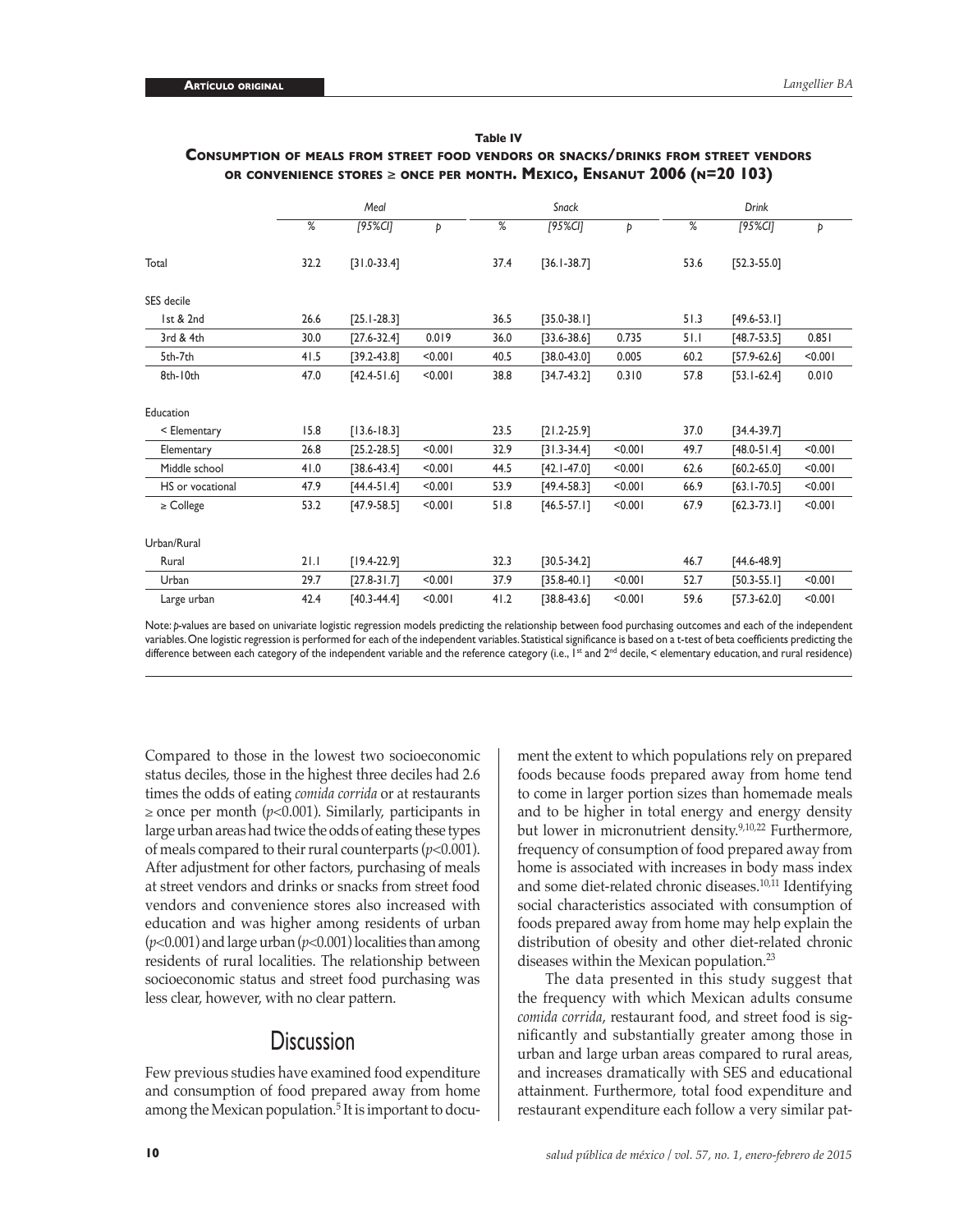#### **Table V Logistic regression predicting consumption of** *comida corrida* **or restaurant food and meals, snacks, or drinks from street vendors** ≥ **once per month. Mexico, Ensanut 2006 (n=20 103)**

|                  |           | Monthly          |           | Monthly        |
|------------------|-----------|------------------|-----------|----------------|
|                  |           | Comida corr/Rest |           | Street vendors |
|                  | OR        | SE               | <b>OR</b> | SE             |
| Age              | $0.979**$ | (0.00285)        | $0.970**$ | (0.00176)      |
| Male             | $1.377**$ | (0.0988)         | $1.281**$ | (0.0782)       |
| Household size   | 0.959     | (0.0168)         | 0.986     | (0.0135)       |
| Indigenous       | 0.948     | (0.0894)         | 0.948     | (0.0589)       |
| Literate         | $1.834**$ | (0.321)          | 1.064     | (0.0924)       |
| Marital status   |           |                  |           |                |
| Single           | Ref.      |                  | Ref.      |                |
| Married          | 1.008     | (0.103)          | I.I66     | (0.0930)       |
| Div/Wid/Sep      | 0.988     | (0.132)          | I.I59     | (0.118)        |
| Region           |           |                  |           |                |
| North            | Ref.      |                  | Ref.      |                |
| Central          | $0.799*$  | (0.0637)         | 1.008     | (0.0741)       |
| Mexico City      | I.I02     | (0.150)          | 1.129     | (0.169)        |
| South            | $0.700**$ | (0.0583)         | $0.831*$  | (0.0588)       |
| Employed         | $1.526**$ | (0.118)          | $1.389**$ | (0.0873)       |
| Education        |           |                  |           |                |
| < Elementary     | Ref.      |                  | Ref.      |                |
| Elementary       | 1.062     | (0.177)          | I.I47     | (0.109)        |
| Middle school    | 1.511     | (0.278)          | 1.338*    | (0.145)        |
| HS or vocational | $2.517**$ | (0.474)          | $1.775**$ | (0.266)        |
| $\ge$ College    | $3.759**$ | (0.732)          | $1.735**$ | (0.263)        |
| SES decile       |           |                  |           |                |
| 1st & 2nd        | Ref.      |                  | Ref.      |                |
| 3rd & 4th        | $1.359*$  | (0.133)          | 1.084     | (0.0770)       |
| 5th-7th          | $1.853**$ | (0.178)          | $1.283**$ | (0.0941)       |
| 8th-10th         | $2.587**$ | (0.353)          | 1.145     | (0.138)        |
| Rural/Urban      |           |                  |           |                |
| Rural            | Ref.      |                  | Ref.      |                |
| Urban            | $1.426**$ | (0.127)          | $1.320**$ | (0.0986)       |
| Large urban      | $2.030**$ | (0.186)          | $1.557**$ | (0.130)        |

 $p < 0.01$ ,  $p < 0.001$ 

Note: Outcome represents whether participants report consuming *comida corrida* or at restaurants for breakfasts, lunches, or dinners ≥ once per month and whether participants consumed meals from street food vendors or snacks/drinks from street vendors or convenience stores ≥ once per month

tern. Monthly expenditure at restaurants was 11 times greater among residents of large urban areas compared to those in rural areas, 27 times greater among those with a college education or higher compared to those with less than an elementary school education, and 37 times greater among those in the  $8<sup>th</sup>$  to  $10<sup>th</sup>$  deciles of the socioeconomic status index compared to those in the bottom two deciles.

An important finding of this study is that overall consumption of food prepared away from home is relatively uncommon among Mexican adults, particularly if compared to U.S. adults. $9,11,24,25$  For example, data from the Coronary Artery Risk Development in Young Adults study, which followed young adults in the U.S. over a fifteen year period, found that both black and white people reported eating fast food an average of 1.3 to 2.4 times per week.<sup>11</sup> The 1994 to 1996 Continuing Survey of Food Intakes by Individuals, which assessed fast food consumption among U.S. adults based on two 24-hour dietary recalls, suggests that one-quarter of participants consumed fast food at least once during the two days being assessed.<sup>9</sup> In a study of 357 Latina women in San Diego, California, Ayala and colleagues found that six in ten participants reported eating at fast food restaurants at least once per week, and that 45% ate lunch outside home one or more times per week.25 In contrast, this study revealed that 94% of Mexican adults reported eating *comida corrida or* at restaurants for dinner less than once per month, and 88% reported eating breakfasts and lunches at these places less than once monthly. Similarly, under one third of Mexican adults reported eating meals from street vendors once per month or more.

This study has limitations and strengths that should be considered when interpreting its findings. Perhaps the most serious limitation of this study is the potential for measurement error in the food expenditure and prepared foods variables. Adults within each household were asked to retrospectively recall expenditure on foods and at restaurants during the previous month, which is clearly challenging. Similarly, the data may be subject to reporting bias since participants may have systematically under-reported consumption of food prepared away from home due to social desirability or other reasons. Reporting bias in the module assessing consumption of foods away from home may be of particular concern since, to the author's knowledge, the module has not been validated. The items included in Ensanut 2006 may also not have covered all types of foods away from home that are purchased and consumed by the Mexican population. For example, participants were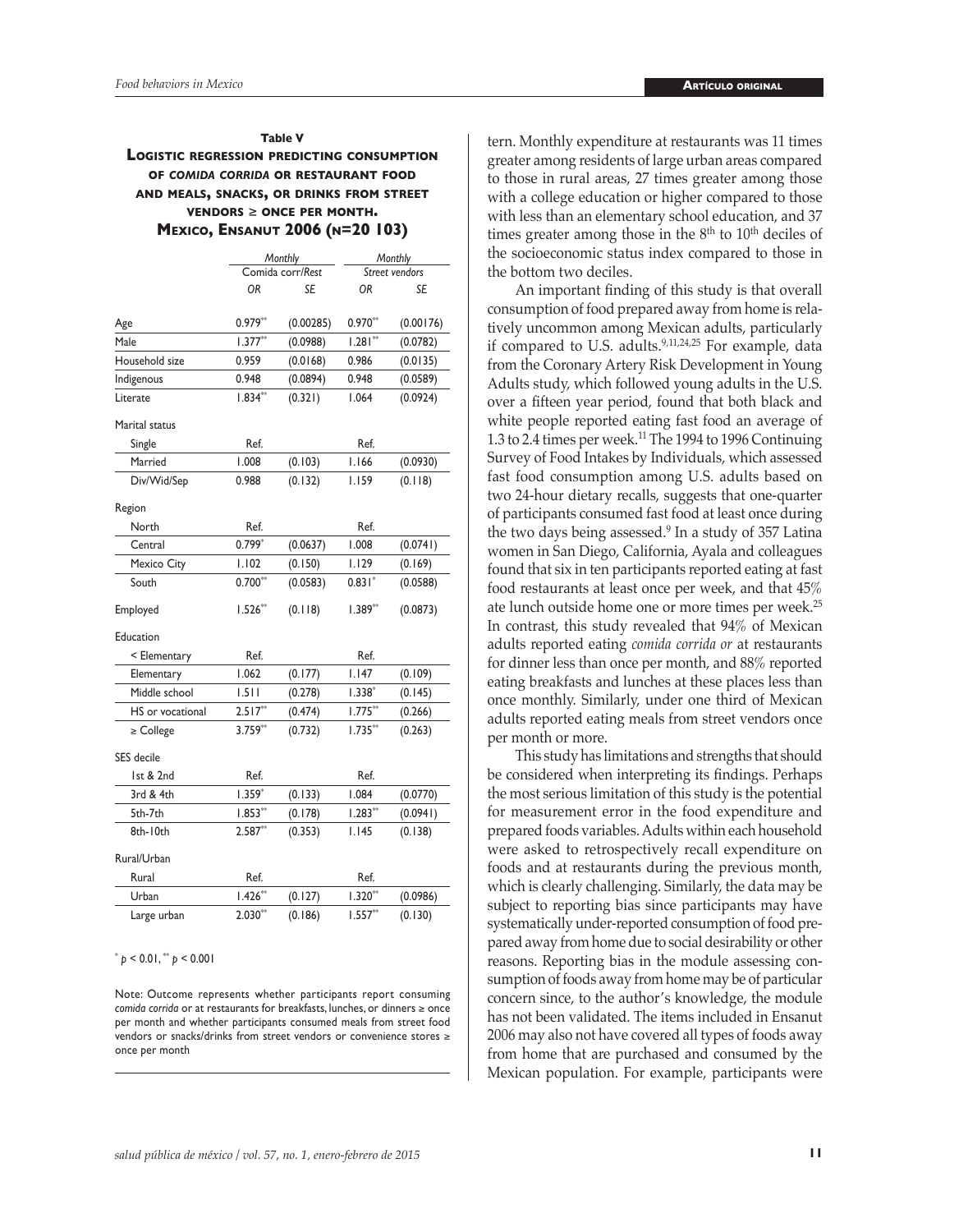asked about consumption of meals at *comida corrida*, restaurants or street food vendors, but there are a wide range of establishments in-between these categories (i.e., that are not vendors on the street but less formal than restaurants) about which data were not collected. These types of establishments are very common in Mexico and include cafes, supermarkets, markets, malls, work cafeterias, private houses or garages, and *tacos*, *tortas*  or other Mexican food establishments. Unreported consumption at these types of establishments may at least partially explain the very low reported frequency of consumption of food away from home. A further potential weakness of the study is that measurement error in the expenditure and consumption data may be systematically associated with the independent variables of interest (i.e., socioeconomic status, educational attainment, and residence area). For example, participants with low education may systematically under- or over-report food or restaurant expenditure, introducing bias into the results of this study. Thus, the results presented in this study should be considered preliminary and to be confirmed in future studies. These weaknesses notwithstanding, the study also has important strengths. Ensanut 2006 data were collected from a very large, nationally-representative sample of Mexican adults. Furthermore, the study includes a wealth of data regarding health and nutrition. To my knowledge, this is the first and only study to examine consumption of meals prepared outside home among a representative sample of Mexican adults and, as such, its findings may have novel and important findings for understanding Mexico's obesity epidemic. While the potential for measurement error is real and potentially serious, at the very least this study underscores the need for validation of instruments and collection of further data regarding consumption of meals away from home among the Mexican population.

In conclusion, this study has presented preliminary evidence that food expenditure and consumption of food prepared away from home is generally low among the Mexican population, but varies widely by location of residence, educational attainment, and socioeconomic status. The relationship between these social characteristics, food expenditure, and consumption of food prepared away from home may be important for understanding Mexican health, particularly why some populations may be at increased risk of obesity and other diet-related chronic diseases.23

#### **Acknowledgments**

The data analyzed in this study are from the National Health and Nutrition Survey 2006, designed and conducted by the Mexican National Institute of Public Health. The author received support from grant number F31HL116109 of the National Heart, Lung, and Blood Institute. Many thanks to Deborah Glik, Anne Pebley, Ron Brookmeyer, May Wang, and Jennie Brand for their helpful feedback on previous versions of the manuscript.

*Declaration of conflict of interests*. The author declares that he has no conflict of interest.

## **References**

1. Hennekens CH, Andreotti F. Leading avoidable cause of premature deaths worldwide: case for obesity. Am J Med 2013;126(2):97-98. 2. Rivera JA, Barquera S, González-Cossío T, Olaiz G, Sepúlveda J. Nutrition transition in Mexico and in other Latin American countries. Nutr Rev 2004;62:S149-S157.

3. Popkin BM, Gordon-Larsen P. The nutrition transition: worldwide obesity dynamics and their determinants. Int J Obes Relat Metab Disord 2004;28(S3):S2-S9.

4. Olaiz-Fernández G, Rivera-Dommarco J, Shamah-Levy T, *et al*. Encuesta Nacional de Salud y Nutrición 2006. Cuernavaca, México: Instituto Nacional de Salud Pública, 2006.

5. Rivera JA, Barquera S, Campirano F, Campos I, Safdie M, Tovar V. Epidemiological and nutritional transition in Mexico: rapid increase of non-communicable chronic diseases and obesity. Public Health Nutr 2002;5(1a):113-122.

6. Kaplan MS, Huguet N, Newsom JT, McFarland BH. The association between length of residence and obesity among Hispanic immigrants. Am J Prev Med 2004;27(4):323-326.

7. Flegal K, Carroll M, Kit B, Ogden C. Prevalence of obesity and trends in the distribution of body mass index among us adults, 1999-2010. JAMA 2012;307(5):491-497.

8. Flegal KM, Carroll MD, Kuczmarski RJ, Johnson CL. Overweight and obesity in the United States: prevalence and trends, 1960-1994. Int J Obes 1998;22(1):39-47.

9. Bowman SA, Vinyard BT. Fast food consumption of U.S. adults: impact on energy and nutrient intakes and overweight status. J Am Coll Nutr 2004;23(2):163-168.

10. Rosenheck R. Fast food consumption and increased caloric intake: a systematic review of a trajectory towards weight gain and obesity risk. Obesity Rev 2008;9(6):535-547.

11. Pereira MA, Kartashov AI, Ebbeling CB, et al. Fast-food habits, weight gain, and insulin resistance (the CARDIA study): 15-year prospective analysis. Lancet 2005;365(9453):36-42.

12. Lin B-H, Frazão E, Guthrie J. Away-from-home foods increasingly important to quality of American diet. Agr Info Bull No*.* 749 1999. 13. Lin B-H, Guthrie J, Frazao E. Popularity of dining out presents barrier to dietary improvements. FoodReview 1998;21(2):2.

14. Lin B-H, Guthrie J, Frazao E. Nutrient contribution of food away from home. In: Frazao E, ed. America's Eating Habits: Changes and Consequences*.* Vol Agriculture Information Bulletin No. 750. Washington, DC: Economic Research Service,1999:213-242.

15. Guthrie JF, Lin B-H, Frazao E. Role of food prepared away from home in the American diet, 1977-78 versus 1994-96: changes and consequences. J Nutr Educ Behav 2002;34(3):140-150.

16. Bowman SA, Gortmaker SL, Ebbeling CB, Pereira MA, Ludwig DS. Effects of fast-food consumption on energy intake and diet quality among children in a national household survey. Pediatrics 2004;113(1):112-118.